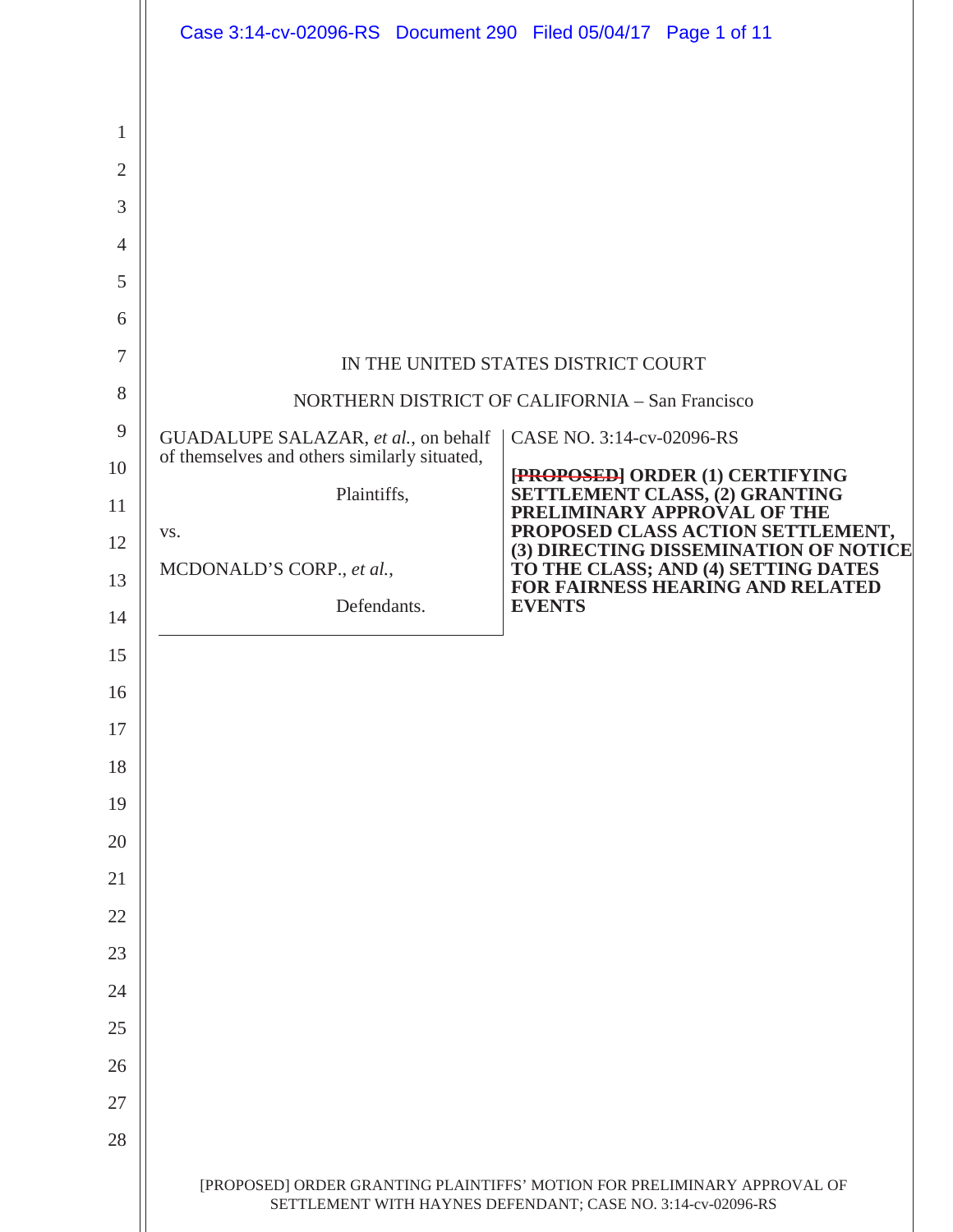1 2 3 4 5 6 Plaintiffs have filed a Motion for Preliminary Settlement Approval regarding their proposed class settlement with Defendant Bobby O. Haynes, Sr. and Carole R. Haynes Family Limited Partnership ("Haynes"). Having reviewed that motion, the accompanying memorandum of points and authorities in support of the motion and other supporting documents, the Settlement Agreement between plaintiffs and Haynes, and the record in this case, and for good cause shown, the Court hereby GRANTS plaintiffs' motion and ORDERS as follows:

7

8

# **I. CLASS CERTIFICATION**

## **a. Class Certified**

\_\_\_\_\_\_\_\_\_\_\_\_\_\_\_\_\_\_\_\_\_\_\_\_\_\_\_\_\_\_\_\_\_\_\_

9 10 11 12 13 14 For purposes of settlement, the parties have proposed provisional certification of a single settlement class under Federal Rule of Civil Procedure 23 comprising the following members: All individuals currently or formerly employed as crew, crew trainers, or maintenance workers paid on an hourly basis ("crew members") at one or more of Haynes', 4ATX Partnership's, or BJGO Partnership's eight franchised McDonald's restaurants in California (the "Restaurants"), at any time within the period beginning on March 12, 2010 and ending on March 31,  $2016<sup>1</sup>$ 

15

## **b. Findings Regarding Conditional Certification**

16 17 The Court hereby finds and concludes that the class satisfies all of the requirements for certification under Rules 23(a), (b)(2), and (b)(3) of the Federal Rules of Civil Procedure.

18 19 i. The class is sufficiently numerous (more than 1,200 current and former employees) that joinder is impracticable.

20 21 22 23 24 25 26 ii. The members of the class share many common issues of fact and law, including: (1) whether Haynes' compensation system for crew members' wages and overtime payments was legal and sufficient to timely pay all crew members for time worked; (2) whether Haynes had a classwide practice of failing to permit crew members to take all legally mandated meal and rest breaks or to provide premium pay in lieu of a break; (3) whether Haynes failed to provide crew members with accurate, itemized wage statements, as required by the California

<sup>1</sup> 27 28  $<sup>1</sup>$  The Settlement Agreement identifies the addresses of the Restaurants. The Settlement Agreement</sup> identifies 4ATX and BJGO Partnership as Haynes family entities that have operated certain of the Restaurants during part of the settlement class period.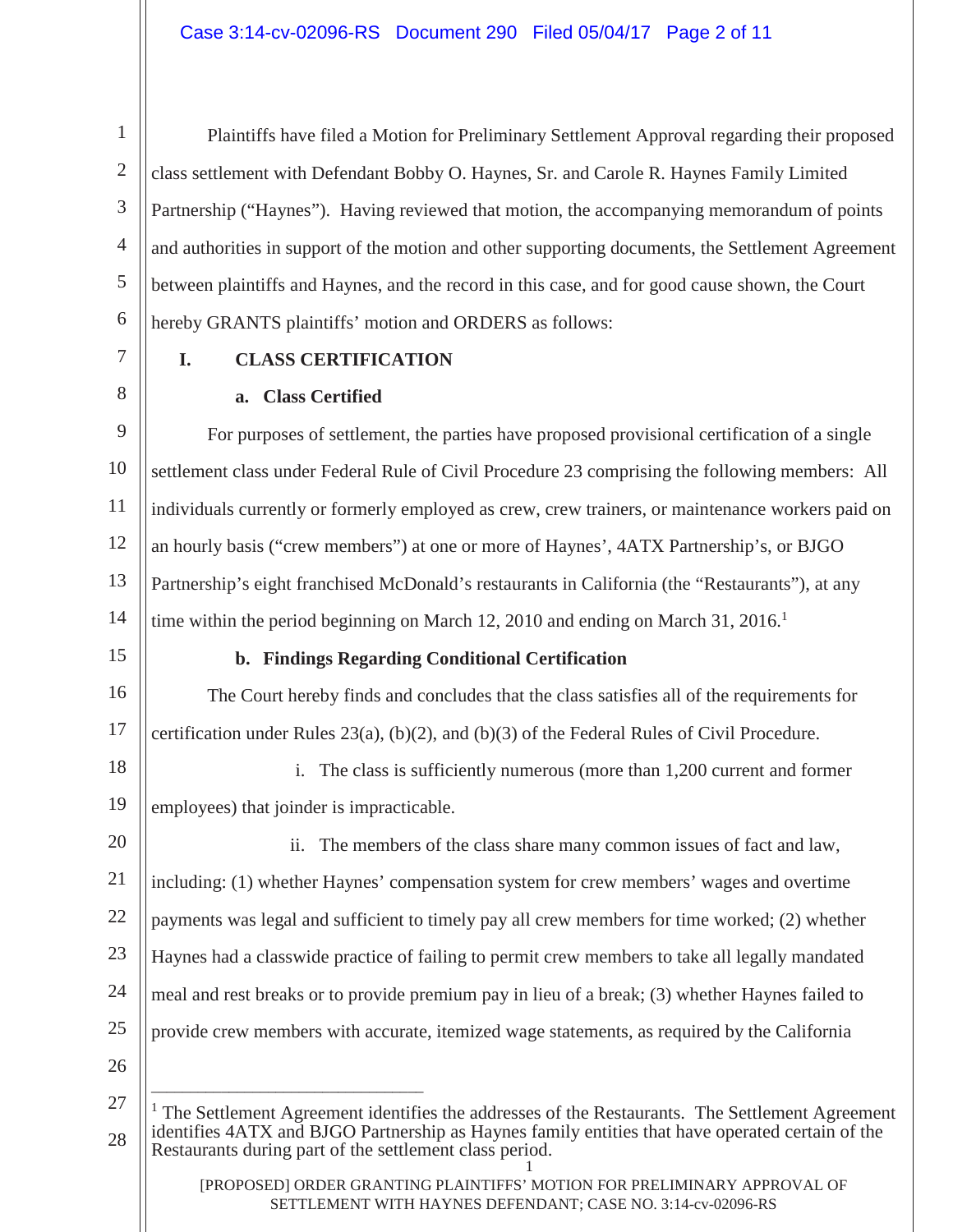2 1 2 3 4 5 6 7 8 9 10 11 12 13 14 15 16 17 18 19 20 21 22 23 24 25 26 27 28 Labor Code; (4) whether Haynes failed to maintain classwide records as required by the California Labor Code and IWC Wage Orders; (5) whether Haynes willfully failed to timely pay full wages to class members who quit or were discharged, as required by the California Labor Code; and (6) whether Haynes' classwide practice of failing to maintain crew member uniforms or to reimburse crew members for the necessary expenses of maintaining their own uniforms violated the California Labor Code and the IWC Wage Orders. iii. The named plaintiffs' claims are typical because they arise out of the same policies, practices, and course of conduct complained of by all class members. iv. The named plaintiffs are adequate representatives of the class, because their interests are co-extensive with those of the other class members and because they are represented by skilled and experienced class counsel. v. Haynes has acted on grounds that apply generally to all members of the class, such that injunctive or declaratory relief regarding the class as a whole is appropriate. vi. Questions of law or fact common to the class predominate over individualized issues, and a class action is superior to other available methods for the fair and efficient adjudication of this controversy. Accordingly, for the purposes of approving this Settlement, the Court certifies the proposed settlement class described in paragraph I.a above, under Rules  $23(a)$ ,  $(b)(2)$ , and  $(b)(3)$ . **II. APPOINTMENT OF CLASS REPRESENTATIVE AND CLASS COUNSEL a. Class Representatives** For purposes of settlement, the Court finds and concludes that plaintiffs Guadalupe Salazar, Genoveva Lopez, and Judith Zarate have claims typical of class members and are adequate representatives of them. The Court hereby appoints Ms. Salazar, Ms. Lopez, and Ms. Zarate to serve as Class Representatives. **b. Class Counsel** The Court finds and concludes that Altshuler Berzon LLP and Cohen Milstein Sellers & Toll, PLLC have extensive experience and expertise in prosecuting wage-and-hour class actions and other employment law class actions. The Court appoints these firms as class counsel.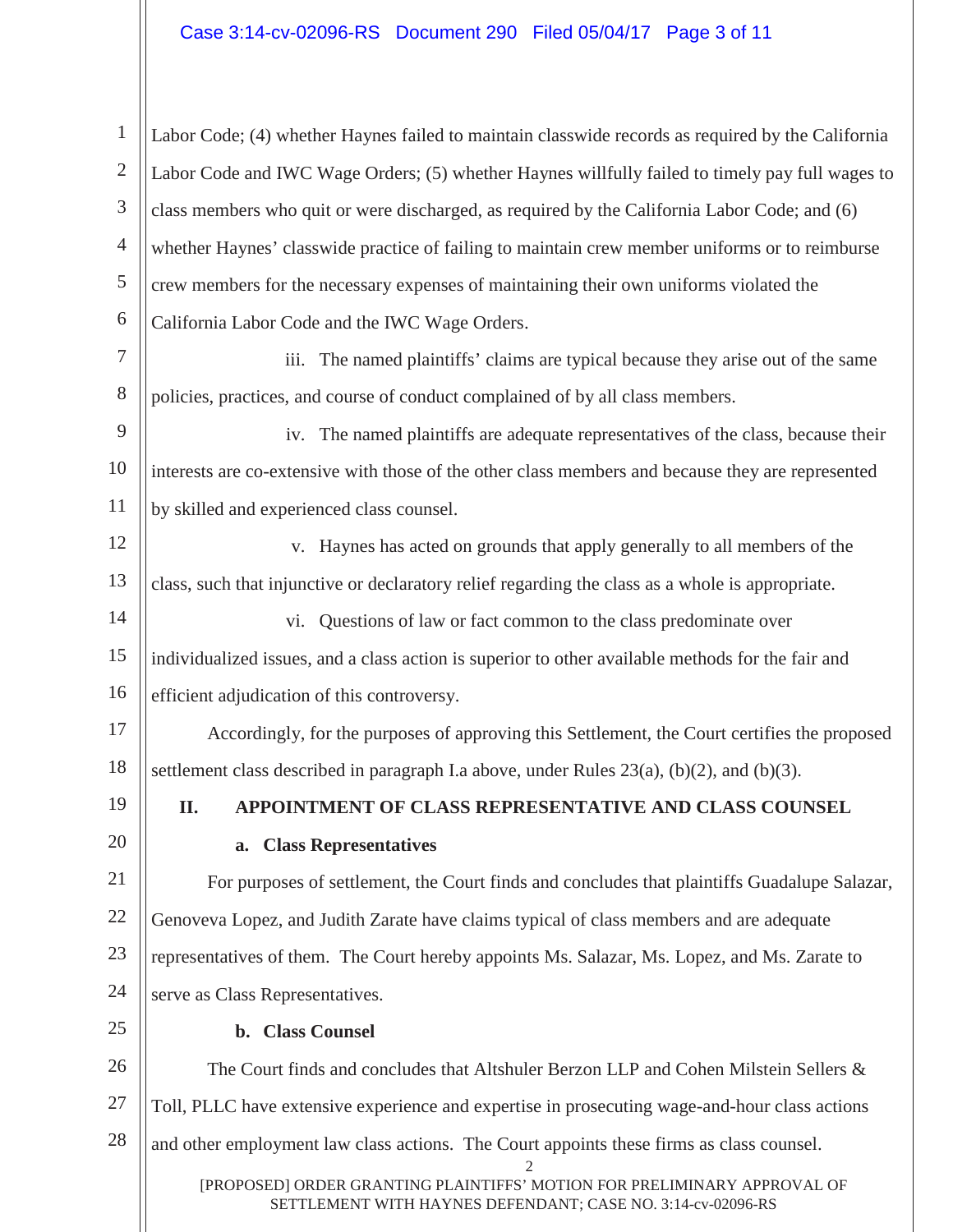1

26

27

28

### **III. PRELIMINARY APPROVAL OF SETTLEMENT**

2 3 4 5 6 7 8 9 10 11 12 13 14 15 16 17 18 19 20 21 22 23 24 25 The Court has reviewed the terms of the Settlement Agreement between plaintiffs and defendant Haynes, including the Plan of Allocation and the releases. The Court has also considered the declaration of Michael Rubin in support of preliminary approval. Based on the Court's review of these papers and its familiarity with the case, the Court finds and concludes that the Settlement Agreement is the result of arms-length negotiations between the parties conducted after class counsel adequately investigated plaintiffs' claims and became familiar with the strengths and weaknesses of those claims and after class counsel assessed Haynes' financial status through review of confidential financial documents. Based on all of these factors, the Court concludes that the proposed settlement satisfies the requirements for preliminary settlement approval. The Settlement Agreement has no obvious defects and falls within the range of possible approval as fair, adequate, and reasonable, such that notice to the class is appropriate. Accordingly, the Settlement Agreement is hereby preliminarily approved. **IV. APPROVAL OF AGREED-UPON INJUNCTIVE RELIEF** Pursuant to ¶¶25-27 of the Settlement Agreement, Haynes has agreed to implement the following provisions, beginning no later than 10 days of preliminary approval, which this Court hereby approves and orders: a. Haynes shall pay overtime premiums to any Plaintiff, Class Member, or future hourly employee who works more than eight hours in any designated workday (such designation to be made in advance in writing to the affected employee(s)) or if no workday is so designated, in any 24-hour period. b. Haynes shall review all time and payroll records at least once at the end of each pay period, either manually or through re-programming of its timekeeping and payroll software, and shall pay an additional one hour's wages to each Plaintiff, Class Member, or future hourly employee for each day during that pay period on which the time records (as may be adjusted in accordance with existing policy, upon approval of the affected employee and a representative of Haynes) reflect that such Plaintiff, Class Member, or future hourly employee was not provided all full and timely 30-minute meal periods as required by California law, and for each day during that pay period on which the time records reflect that such Plaintiff, Class Member, or future hourly employee was not provided all full and timely 10-minute paid rest breaks as required by

3 California law. For purposes of this paragraph, a first meal break is required for all shifts longer than five hours and is not timely if the records reflect that it began more than five hours after the beginning of a shift, and a second meal break is required for all shifts longer than 10 hours and is not timely if the records reflect that it began more than 10 hours after the beginning of a shift. For purposes of this paragraph, a rest break is not timely if records reflect that it began or ended within 15 or fewer minutes of the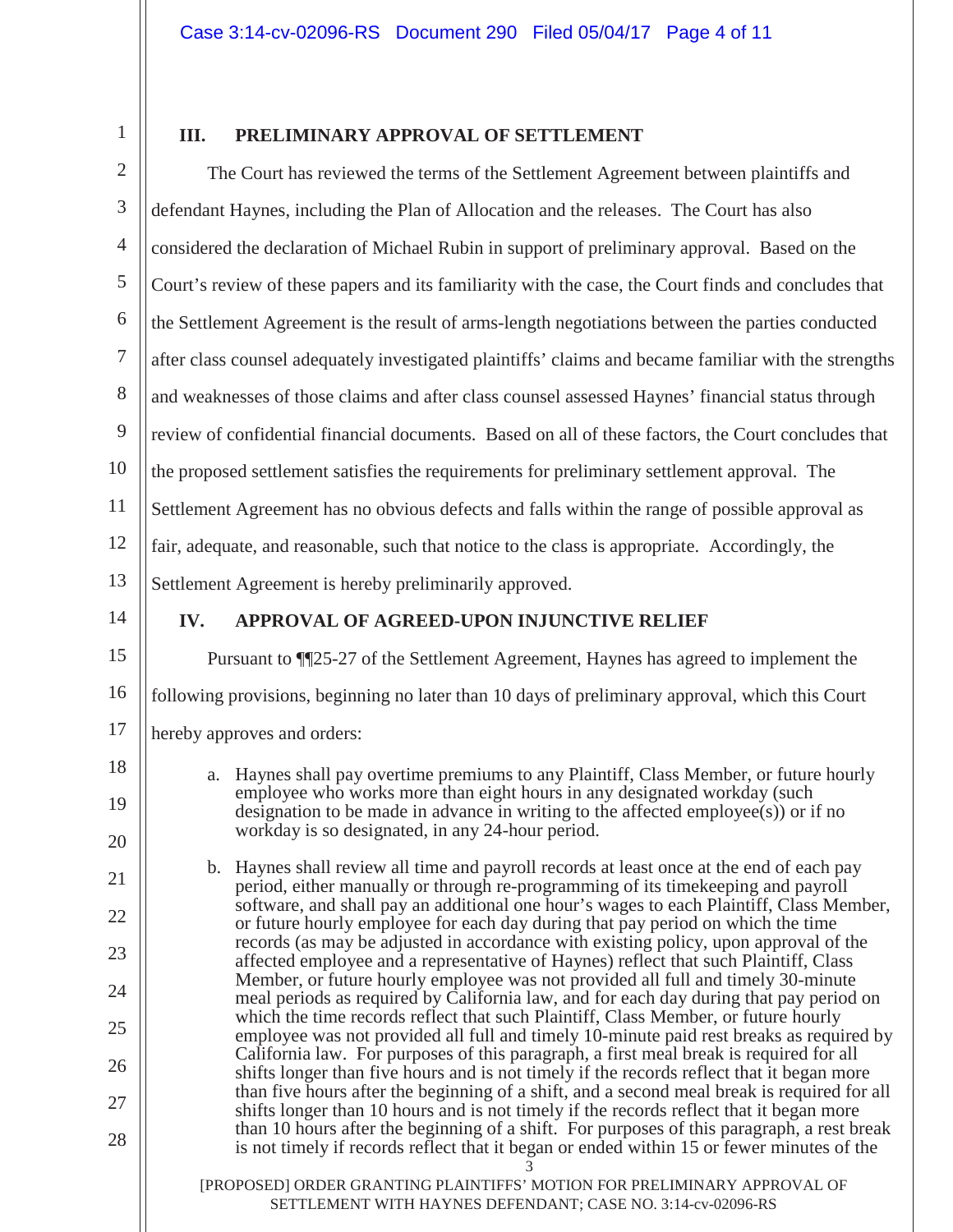## Case 3:14-cv-02096-RS Document 290 Filed 05/04/17 Page 5 of 11

1

2

3

4

5

6

7

8

9

10

11

12

beginning or end of a shift, work period, meal period, or another rest break. For purposes of this paragraph, an early or late meal period or rest break (including a meal period or rest break that is defined as not timely elsewhere in this paragraph) is deemed timely if the Plaintiff, Class Member, or future hourly employee acknowledges in writing prior to the close of the current pay period that he or she voluntarily requested to take such break early or late.

- c. Haynes shall provide wage statements to Plaintiffs, Class Members, and futute hourly employees that separately record regular hours and overtime hours each pay period, the rate of pay, premium wages for missed, untimely, or short meal periods and rest breaks, and any deductions taken from that pay.
- d. Haynes shall make available to each Plaintiff, Class Member, and future hourly employee a clean apron at the beginning of such employee's shift. Apron use will be at the employee's option and the apron must be turned in at the end of the employee's shift.
- e. For five (5) years following final approval of the settlement, Haynes will provide a report documenting the implementation of and compliance with the injunctive relief described above to Plaintiffs' counsel every six (6) months using the mutually agreedupon form attached to this Agreement as Exhibit 4.

### **V. APPROVAL OF THE CLASS NOTICE, CLAIM FORM, AND MANNER OF DISTRIBUTION**

13 14 15 16 17 18 19 20 21 The parties have submitted for this Court's approval a proposed class notice and a proposed claim form for what is likely to be a small number of class members who are required to submit a claim form to share in the settlement. The parties have also proposed a plan for disseminating these documents by mail to all class members after the Court grants preliminary approval of the settlement. The Settlement Agreement further provides that class members who do not receive notice of the settlement before the opt-out deadline will not be bound by the Settlement Agreement or release any claims. After carefully reviewing these documents and plan of dissemination, the Court finds and concludes as follows: **a. Best Notice Practicable**

22 23 The proposed class notices are the best notices practicable under the circumstances and will allow class members a full and fair opportunity to consider the principal settlement terms.

4 [PROPOSED] ORDER GRANTING PLAINTIFFS' MOTION FOR PRELIMINARY APPROVAL OF SETTLEMENT WITH HAYNES DEFENDANT; CASE NO. 3:14-cv-02096-RS 24 25 26 27 28 The class notices fairly, plainly, accurately, and reasonably inform class members of: (1) appropriate information about the nature of this action, the definition of the class, the identity of class counsel, and the essential terms of the Settlement Agreement, including the Plan of Allocation and the procedure for obtaining their settlement shares; (2) appropriate information about plaintiffs' and class counsel's forthcoming applications for service payments, attorneys' fees,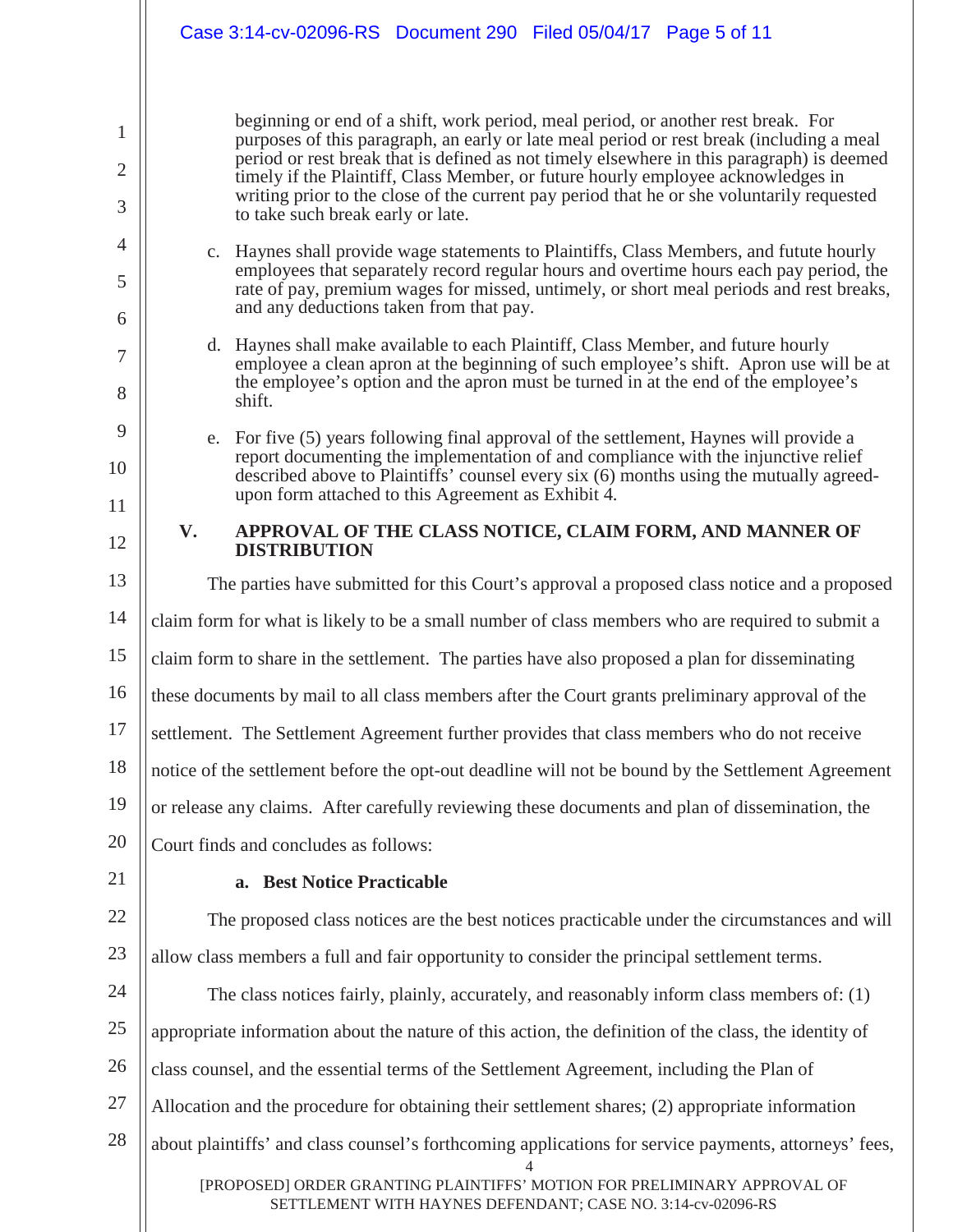1 2 3 4 5 6 7 8 9 10 11 and expenses; (3) appropriate information about the procedures for final approval of the Settlement Agreement and the class members' rights to appear through counsel if they wish; (4) appropriate information about how to object to or elect not to participate in the Settlement, if a class member wishes to do so; and (5) appropriate instructions as to how to obtain additional information regarding this action and the settlement. Similarly, the Settlement Agreement and proposed claim forms allow class members a full and fair opportunity to submit a claim for proceeds under the Settlement, where necessary. The class notices fairly, accurately, and reasonably inform class members how to submit a claim form if one is required, and instruct class members that, for those class members required to submit a claim form, failure to complete and submit such a claim form in the manner and time specified will constitute a waiver of any right to obtain any share of the proceeds under the relevant settlement.

12

#### **b. Approval of Notice, Claim Form, and Plan of Distribution**

13 14 15 16 17 18 The proposed plan for disseminating the class notices is reasonably calculated to reach all individuals who would be bound by the Settlement Agreement. The Claims Administrator will distribute the class notices to all class members by first-class mail to their last known address (including any updated addresses that may be discovered through reasonable methods). The Claims Administrator will also track non-delivered notice materials and take reasonable steps to resend them to the correct, current addresses.

19 20 21 The Court finds and concludes that the proposed plans for disseminating the class notices will provide the best notice practicable and satisfies the notice requirements of Rule 23(e) and all other legal and due process requirements. The Court hereby orders as follows:

22 23

i. The form of the class notices and claim forms are approved.

ii. The manner of distributing the class notices to the class is approved.

24 25 26 iii. Promptly following the entry of this order, the Claims Administrator shall prepare final versions of the class notices and claim forms, incorporating into them the relevant dates and deadlines set forth in this Order.

27 28 iv. Except as otherwise specified herein, the Court for purposes of this Order adopts all defined terms set forth in the Settlement.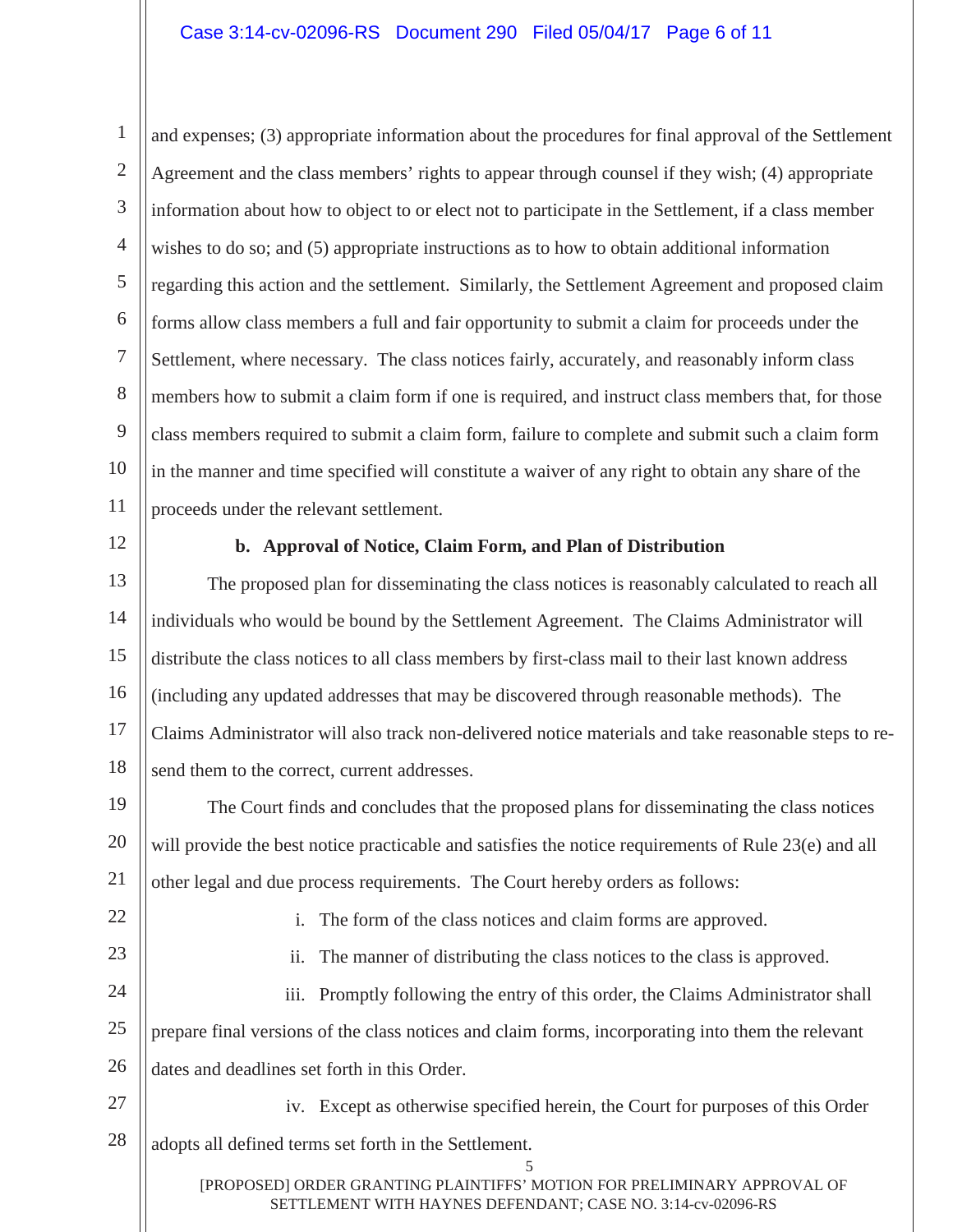| 1              | v. No later than fifteen (15) business days after entry of this Order, Haynes                         |
|----------------|-------------------------------------------------------------------------------------------------------|
| $\overline{2}$ | shall provide to the Claims Administrator, in electronic form, the Putative Class List described in   |
| 3              | ¶16.b of the Settlement Agreement. The Claims Administrator shall provide class counsel a copy        |
| $\overline{4}$ | of the Putative Class List, after removing social security numbers. The Putative Class List will be   |
| 5              | treated as Highly Confidential under the protective order in this action, but no further restrictions |
| 6              | will be imposed on class counsel's use of the information in the Putative Class List.                 |
| $\tau$         | vi. No later than ten (10) business days after receipt of the Putative Class List                     |
| $8\phantom{1}$ | from Haynes, the Claims Administrator shall mail the class notice to all class members and shall      |
| 9              | email the class notice to all class members whose email addresses are known, in accordance with       |
| 10             | ¶16.d of the Settlement Agreement.                                                                    |
| 11             | vii. The class notices shall inform the class members that, as provided in the                        |
| 12             | Settlement Agreement, the deadline for submitting a claim form, submitting any objection, or          |
| 13             | opting out of the Settlement shall be seventy-five (75) calendar days after the postmark date of the  |
| 14             | mailing of class notices and claim forms.                                                             |
| 15             | viii. The Claims Administrator shall take all other actions in furtherance of                         |
| 16             | claims administration as are specified in the Settlement Agreement.                                   |
| 17             | VI.<br>PROCEDURES FOR FINAL APPROVAL OF THE SETTLEMENT                                                |
|                |                                                                                                       |
| 18             | <b>Final Approval Hearing</b><br>a.                                                                   |
| 19             | The Court hereby schedules a hearing to determine whether to grant final approval of the              |
| 20             | Settlement (the "Final Approval Hearing") for September 7, 2017.                                      |
| 21             | b. Deadline to Elect Not to Participate in the Settlement                                             |
| 22             | Form of Election<br>$\mathbf{i}$ .                                                                    |
| 23             | Class members may exclude themselves from participating in the Settlement. Any opt-out                |
| 24             | statement, to be valid, must state the name, telephone number, and current address of the class       |
| 25             | member, the years the class member worked at a Haynes-franchised restaurant, and the address to       |
| 26             | which the class member's claim form was mailed. The opt-out statement must include the                |
| 27             | following language: "I, [NAME], voluntarily choose not to participate in the settlement of my         |
| 28             | claims against my current or former employer Bobby O. Haynes, Sr. and Carole R. Haynes Family         |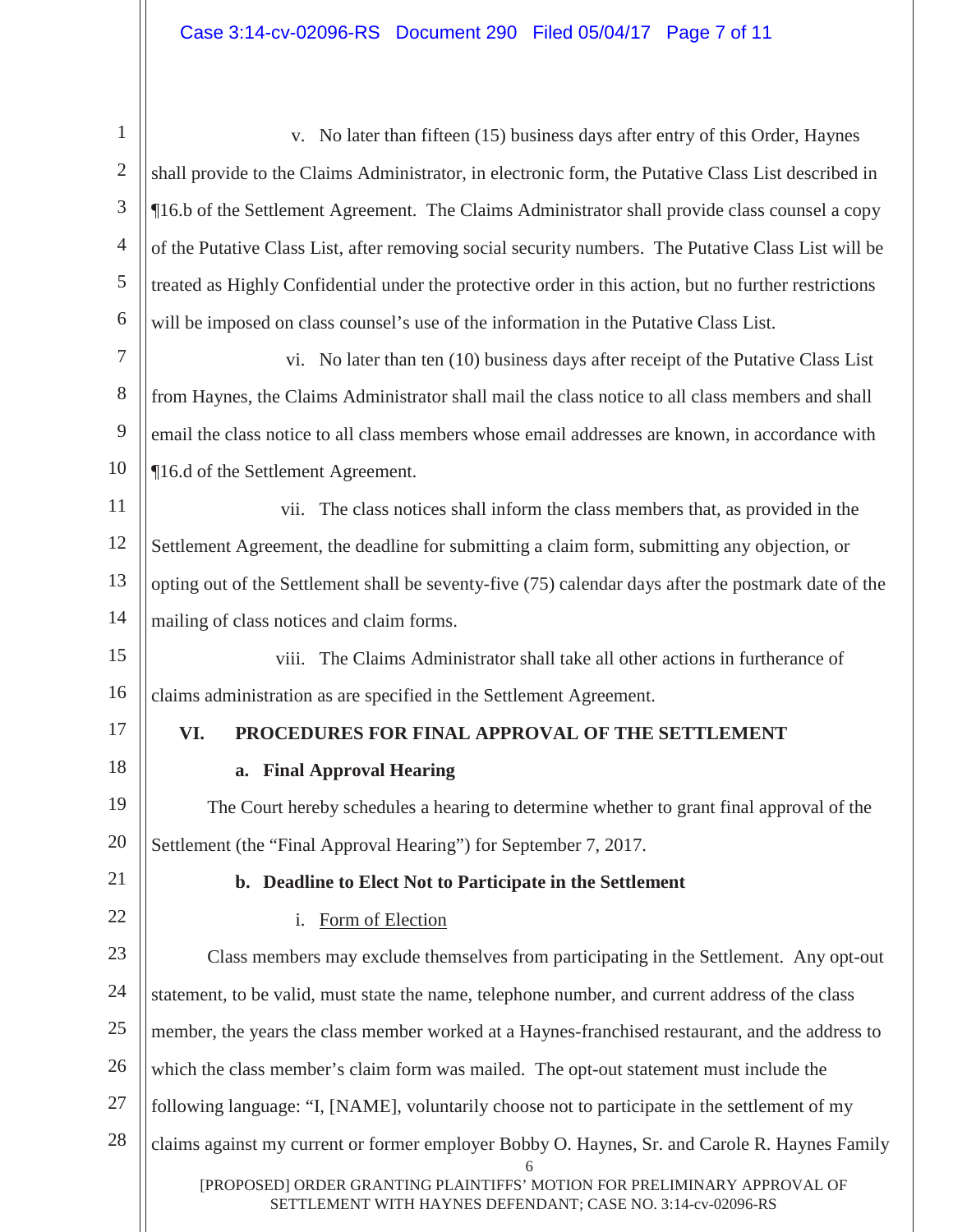1 2 3 4 5 Limited Partnership d/b/a/ McDonald's ("Haynes") and hereby waive any rights I may have to participate in the Settlement against Haynes in the federal court lawsuit entitled *Salazar et al. v. McDonald's Corp. et al.*, N. D. Cal. No. 3:14-cv-02096-RS." The opt-out statement must be personally signed by the class member who seeks to opt out. No opt-out request may be made on behalf of a group of class members.

6

#### ii. Deadline for Submitting Election

7 8 9 10 11 12 13 Absent a showing of good cause and in accordance with the procedures set forth in the Settlement Agreement, no opt-out statement shall be honored if it is postmarked more than seventy-five (75) calendar days after the postmark date of the class notices. Requests to opt out that do not include all required information or that are not submitted on a timely basis shall be deemed null, void, and ineffective. If a class member files both an opt-out statement and a claim form, the opt-out statement shall be deemed invalid and the class member's claim form and release of claims shall be valid and controlling.

14

#### **c. Deadline for Filing Objections to Settlement**

15 16 17 Any class member who does not timely opt out may object to the Settlement. The class notices shall provide that class members who wish to object to the Settlement must mail a written statement of objection subject to the provisions set forth below:

18 19 20 i. Any such objection must be filed with the Clerk of the Court and served on all counsel identified in the class notices no later than seventy-five (75) calendar days after the postmark date of the mailing of class notice and claim form.

21 22 ii. The postmark date of the mailing shall be the exclusive means for determining whether an objection is timely. The objection must state the basis for the objection.

23 24 25 26 iii. Class members who receive notice of the Settlement before the deadline for opting out and who fail to make objections in the manner specified shall be deemed to have waived any objections and shall be foreclosed from making any objection (whether by appeal or otherwise) to the Settlement, and the Settlement shall be fully binding upon them.

27

#### **d. Deadline for Submitting Claim Forms**

7 [PROPOSED] ORDER GRANTING PLAINTIFFS' MOTION FOR PRELIMINARY APPROVAL OF SETTLEMENT WITH HAYNES DEFENDANT; CASE NO. 3:14-cv-02096-RS 28 Absent a showing of good cause in accordance with the procedures set forth in the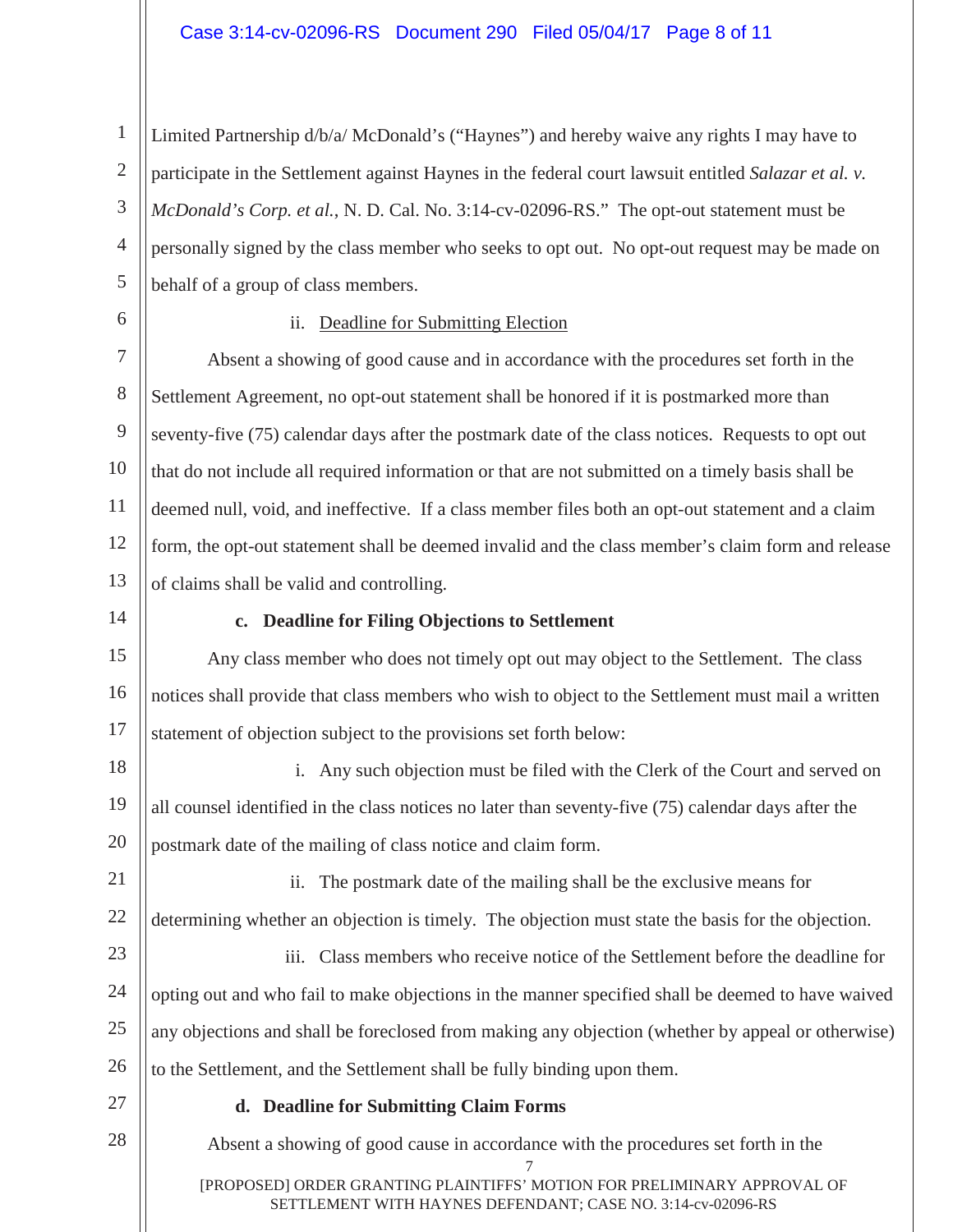1 2 3 4 5 6 7 8 9 10 11 12 13 14 15 Settlement Agreement, no claim form shall be honored if postmarked more than seventy-five (75) calendar days after the class notice mailing date. Any class members who receive notice of the Settlement before the deadline for opting out and who are required to submit a claim form pursuant to the Settlement Agreement but who, without good cause, submit a claim form postmarked more than seventy-five (75) calendar days after the date the claim forms are mailed to class members shall be deemed to have waived irrevocably any right in or claim to a settlement share, but the Settlement shall nevertheless be fully binding on such class members subject to the terms set forth herein. The Claims Administrator shall notify class counsel and Haynes' counsel within five (5) calendar days of receipt of each untimely claim form. The Claims Administrator shall accept class counsel's and Haynes' joint determination of whether good cause exists for honoring an untimely claim form. Class counsel and Haynes' agreement that good cause exists will not be unreasonably denied. If class counsel and Haynes do not agree on whether good cause exists, the party who believes good cause does not exist shall present the dispute to the Court for resolution. If that party does not promptly present the dispute to the Court, the Claims Administrator will accept that good cause exists and will honor the untimely claim form.

16 17 The Claims Administrator shall handle any timely but deficient claim forms in the manner specified in the Settlement Agreement.

18

## **e. Deadline for Submitting Motion Seeking Final Approval**

19 20 21 No later than twenty-eight (28) days before the Final Approval Hearing, plaintiffs shall file a motion for final approval of the settlement. One week or more before the final approval hearing, the parties may file a reply brief responding to any filed objections.

22

## **f. Deadline for Motion for Class Representative Service Payments**

23 24 25 26 No later than twenty-eight (28) days before the final approval hearing, plaintiffs may file a motion for approval of their Class Representatives' service awards. One week or more before the final approval hearing, plaintiffs may file a reply brief responding to any filed opposition to the motion.

27

28

#### **g. Deadline for Motion for Class Counsel Attorney's Fees and Costs**

No later than twenty-eight (28) days before the close of the 75-day period for submitting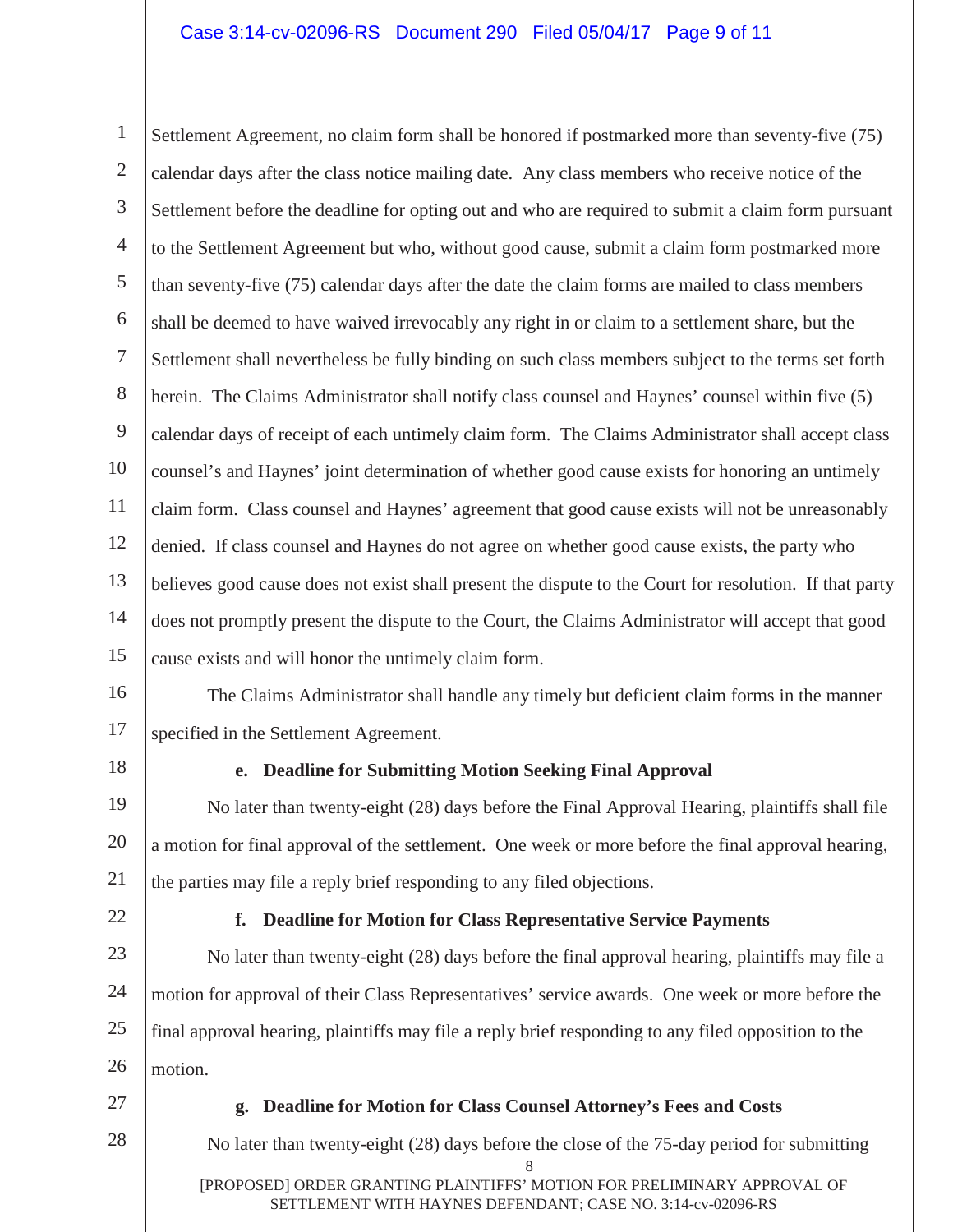1 2 3 4 5 6 7 8 9 10 11 12 13 14 15 16 17 18 19 20 21 22 requests for exclusion or objections, class counsel may file a motion for approval of their attorneys' fees and costs. This amount of time provides class members with sufficient time to file any objection they might have to the application. *See In re Mercury Interactive Corp. Sec. Litig.*, 618 F.3d 988, 994 (9th Cir. 2010). One week or more before the final approval hearing, class counsel may file a reply brief supporting the motion or responding to any filed opposition. **h. Schedule for Final Approval of Proposed Class Settlement** Consistent with the rulings set forth above, the Court orders the following scheduled for providing notice to the members of the provisionally certified class and for the Court's consideration of whether the proposed class settlement should be granted final approval: **Event** Time Limits According to Agreement Defense counsel to provide Putative Class List to Claims Administrator May 25, 2017 (within 15 business days after Preliminary Approval Order) Claims Administrator to Mail Class **Notice** June 9, 2017 (within 10 business days after receiving Class List) Class Counsel to File Motion for Attorneys' Fees and Costs July 26, 2017 (At least 28 days before opt-out deadline) Deadline for submitting requests not to participate, objections, and filing Claim Forms August 23, 2017 (75 days after the Class Notice is mailed) Class Counsel to file Motion for Named Plaintiffs' Service Awards and Motion for Final Approval August 10, 2017 (28 days prior to Final Approval Hearing) Final Approval Hearing September 7, 2017 (No sooner than 120 days after the Preliminary Approval Order)

- 23
- 24

25

26

27

28

# **VII. RELEASE OF CLAIMS**

If, at or after the Final Approval Hearing, this Court grants final approval to the Settlement, plaintiffs and every class member who receives notice of the settlement before the deadline to opt out (as described in the Settlement Agreement) and who does not file a timely and complete election to opt out of the Settlement shall, pursuant to the Settlement Agreement, be adjudicated to

[PROPOSED] ORDER GRANTING PLAINTIFFS' MOTION FOR PRELIMINARY APPROVAL OF SETTLEMENT WITH HAYNES DEFENDANT; CASE NO. 3:14-cv-02096-RS

9